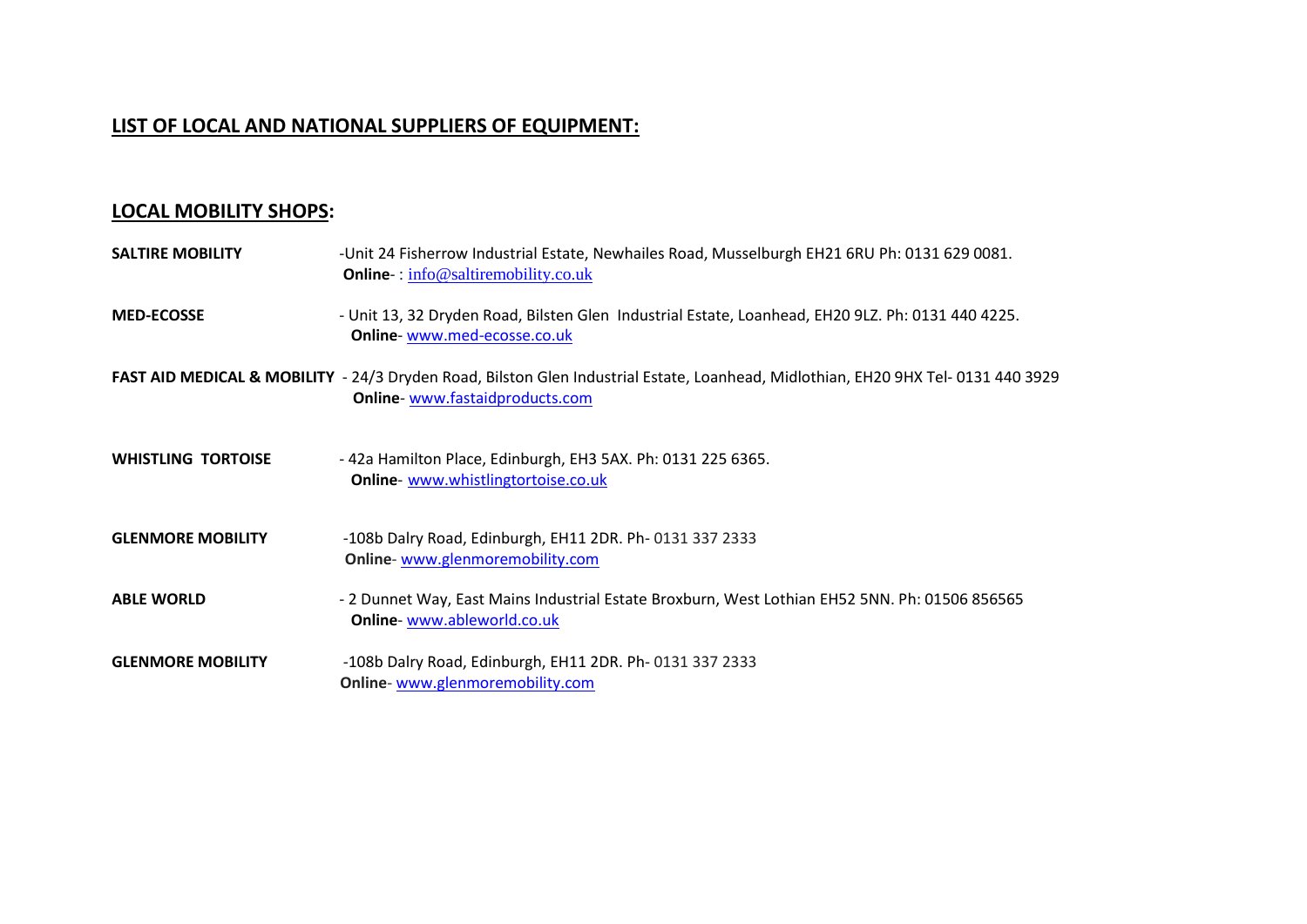## **HIGH STREET CHEMISTS**

| <b>LLOYDS PHARMACY</b>           | <b>Mobility &amp; Daily Living</b> | Online-http://www.lloydspharmacy.com/en/mobility-daily-living/                              |
|----------------------------------|------------------------------------|---------------------------------------------------------------------------------------------|
| <b>BOOTS PHARMACY</b>            | -Mobility & Daily Living aids      | Online-http://www.boots.com/en/Pharmacy-Health/Health-shop/Mobility-daily-living-aids/      |
| <b>CO-OOPERATIVE PHARMACY</b>    |                                    | Online-http://www.co-operativehealthcare.co.uk/Pharmacy/Symptoms/-Better-Life/Daily-Living/ |
| <b>MAJOR HIGH STREET STORES:</b> |                                    |                                                                                             |

## **ARGOS**

**[Edinburgh Craigleith -](http://www.argos.co.uk/webapp/wcs/stores/servlet/QASStoreLocator?strnbr=256&postcode=EH143DU&townName=EH143DU&distance=3.87&qasDisplayTerm=EH143DU&qasSearchTerm=322643,674659&nextView=ArgosStoreLocatorMainMap)** Unit 7, Craigleith Retail Park, South Groathill Road Edinburgh, City Of Edinburgh EH4 2LN

### **[Edinburgh North Bridge](http://www.argos.co.uk/webapp/wcs/stores/servlet/QASStoreLocator?strnbr=183&postcode=EH143DU&townName=EH143DU&distance=4.91&qasDisplayTerm=EH143DU&qasSearchTerm=325942,673741&nextView=ArgosStoreLocatorMainMap)**

11-15 North Bridge Edinburgh, City Of Edinburgh EH1 1SB

#### **Straiton**

Unit 3, Pentland Retail Park, Straiton Loanhead, Midlothian EH20 9QY

### **[Edinburgh Kinnaird Retail Park](http://www.argos.co.uk/webapp/wcs/stores/servlet/QASStoreLocator?strnbr=889&postcode=EH143DU&townName=EH143DU&distance=7.45&qasDisplayTerm=EH143DU&qasSearchTerm=331199,671972&nextView=ArgosStoreLocatorMainMap)**

Unit 10, Kinnaird Retail Park Edinburgh, EH15  $3^{RD}$ **Online**- [www.argos.co.uk](http://www.argos.co.uk/)